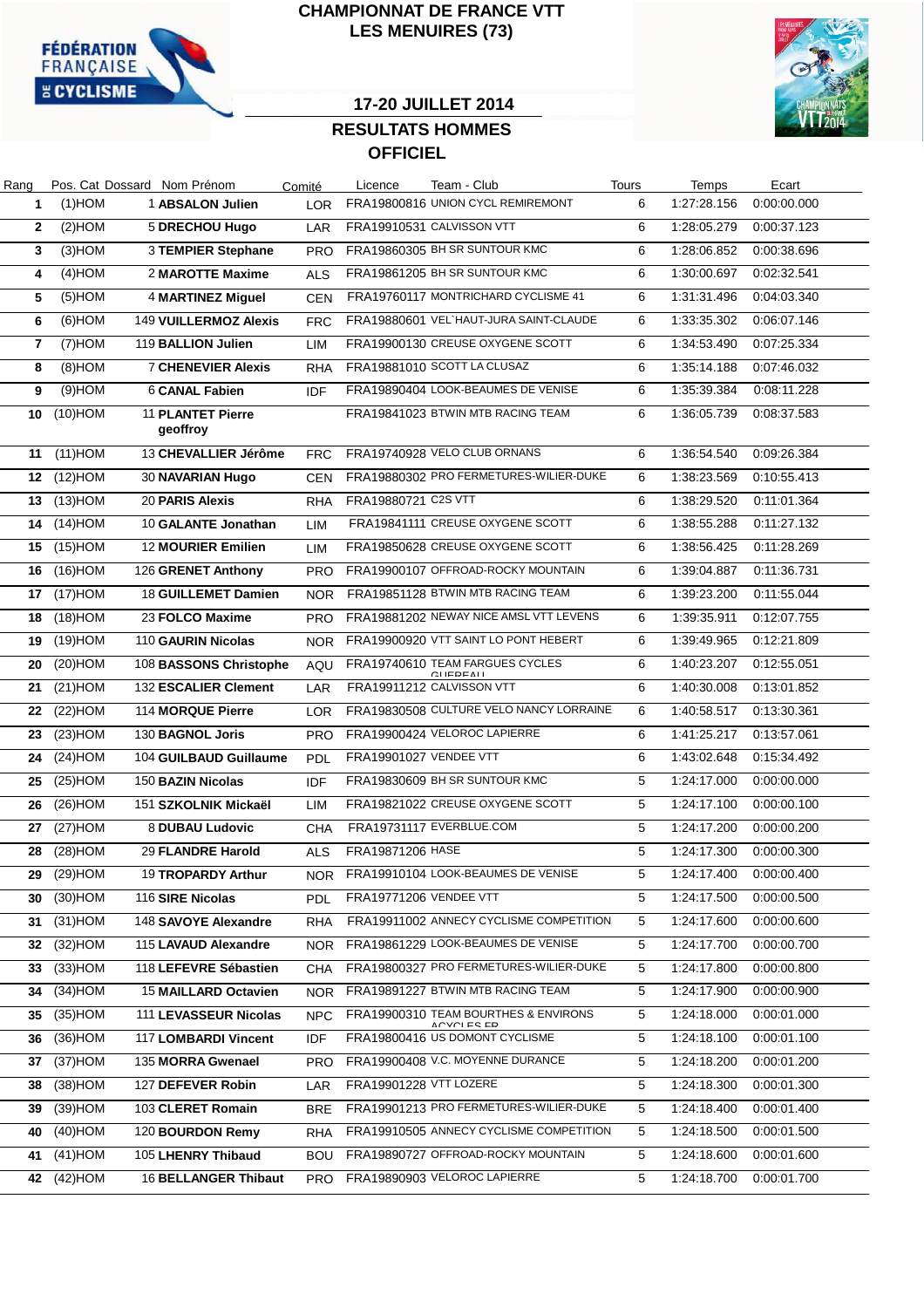#### FFC 2014 XCO CHAMP FRANCE

L  $\overline{a}$ 

֦

֒

֦

#### RESULTATS HOMMES

| Rang |            | $M$ $F$ $N$ $H$ $H$ $D$ $F$ $C$<br>Pos. Cat Dossard Nom Prénom | Comité     | Licence<br>Team - Club                                     | Tours | Temps       | Ecart       |
|------|------------|----------------------------------------------------------------|------------|------------------------------------------------------------|-------|-------------|-------------|
| 43   | $(43)$ HOM | 182 PASQUET Audric                                             |            | AQU FRA19900314 CC PERIGUEUX DORDOGNE                      | 5     | 1:24:18.800 | 0:00:01.800 |
| 44   | $(44)$ HOM | 167 LEFEBVRE Théophile                                         | CAZ        | FRA19850218 OC RAPHAELOIS                                  | 5     | 1:24:18.900 | 0:00:01.900 |
| 45   | $(45)$ HOM | 187 GOMBERT Frédéric                                           | MPY        | FRA19900421 ADDICTIV-CYCLE TYRES DIRECT                    | 5     | 1:24:19.000 | 0:00:02.000 |
| 46   | $(46)$ HOM | 121 MIQUEL Kevin                                               | <b>PRO</b> | FRA19911219 VELOROC LAPIERRE                               | 5     | 1:24:19.001 | 0:00:02.001 |
| 47   | (47) HOM   | <b>17 COLLINET Thomas</b>                                      | CHA        | FRA19880411 U C VITRY FRIGNICOURT                          | 4     | 1:09:17.000 | 0:00:00.000 |
| 48   | $(48)$ HOM | <b>165 PATARIN Nicolas</b>                                     | <b>ALS</b> | FRA19890501 VC STE CROIX EN PLAINE                         | 4     | 1:09:17.100 | 0:00:00.100 |
| 49   | $(49)$ HOM | 134 PELLETIER Alexandre                                        | <b>FRC</b> | FRA19840503 VELO CLUB ORNANS                               | 4     | 1:09:17.200 | 0:00:00.200 |
| 50   | $(50)$ HOM | 25 PELIZZARI Florent                                           | <b>PRO</b> | FRA19880105 VELOROC LAPIERRE                               | 4     | 1:09:17.300 | 0:00:00.300 |
| 51   | $(51)$ HOM | 123 SCHMIT Vincent                                             | LIM        | FRA19891124 VTT HAUT LIMOUSIN                              | 4     | 1:09:17.400 | 0:00:00.400 |
| 52   | (52)HOM    | <b>24 GAUTHIER Anthony</b>                                     | AUV        | FRA19820117 U.S. P. ISSOIRIENNE                            | 4     | 1:09:17.500 | 0:00:00.500 |
| 53   | $(53)$ HOM | 136 THOMAS Vincent                                             | LAR        | FRA19850912 CALVISSON VTT                                  | 4     | 1:09:17.600 | 0:00:00.600 |
| 54   | $(54)$ HOM | 107 TOPPAN Julien                                              | <b>MPY</b> | FRA19830929 HAUTE GARONNE VTT                              | 4     | 1:09:17.700 | 0:00:00.700 |
| 55   | $(55)$ HOM | 106 PERRIN GANIER                                              | LOR        | FRA19910628 FOCUS ROTOR COACHING<br><b>CVCTEM</b>          | 4     | 1:09:17.800 | 0:00:00.800 |
| 56   | $(56)$ HOM | 138 GIRET Bastien                                              | PDL        | FRA19850406 VENDEE VTT                                     | 4     | 1:09:17.900 | 0:00:00.900 |
| 57   | $(57)$ HOM | 28 IGOULEN Benoit                                              | <b>PRO</b> | FRA19870319 LOOK-BEAUMES DE VENISE                         | 4     | 1:09:18.000 | 0:00:01.000 |
| 58   | $(58)$ HOM | 163 LE CLAINCHE Jimmy                                          | IDF        | FRA19890210 US DOMONT CYCLISME                             | 4     | 1:09:18.100 | 0:00:01.100 |
| 59   | (59)HOM    | 122 CHASSELOUP Simon                                           | PDL        | FRA19771204 VENDEE VTT                                     | 4     | 1:09:18.200 | 0:00:01.200 |
| 60   | $(60)$ HOM | 162 MARTIN Sylvain                                             | <b>FRC</b> | FRA19861020 US GIROMAGNY VTT                               | 4     | 1:09:18.300 | 0:00:01.300 |
| 61   | $(61)$ HOM | 102 BRAGAGIA Fabien                                            | <b>FRC</b> | FRA19870202 US GIROMAGNY VTT                               | 4     | 1:09:18.400 | 0:00:01.400 |
| 62   | $(62)$ HOM | 144 GIRARDIN Maxime                                            | <b>CEN</b> | FRA19900107 UC ORLEANS                                     | 4     | 1:09:18.500 | 0:00:01.500 |
| 63   | $(63)$ HOM | 152 PELE Sébastien                                             | <b>CEN</b> | FRA19860209 UC JOUE LES TOURS                              | 4     | 1:09:18.600 | 0:00:01.600 |
| 64   | $(64)$ HOM | 156 LOUBET Romain                                              | <b>RHA</b> | FRA19911122 C2S VTT                                        | 4     | 1:09:18.700 | 0:00:01.700 |
| 65   | $(65)$ HOM | <b>26 TAURELLE Arnaud</b>                                      | <b>LOR</b> | FRA19880916 CULTURE VELO NANCY LORRAINE                    | 4     | 1:09:18.800 | 0:00:01.800 |
| 66   | MOH(66)    | 173 BERTO Stephan                                              | LAR        | FRA19760913 CALVISSON VTT                                  | 4     | 1:09:18.900 | 0:00:01.900 |
| 67   | (67) HOM   | 112 GILLARD Romuald                                            | <b>BRE</b> | FRA19800617 PRO FERMETURES-WILIER-DUKE                     | 4     | 1:09:19.000 | 0:00:02.000 |
| 68   | $(68)$ HOM | 161 GERNEZ AURENGE<br>Amaury                                   | CAZ        | FRA19890118 OC RAPHAELOIS                                  | 4     | 1:09:19.100 | 0:00:02.100 |
| 69   | (69) HOM   | 171 PIGACHE Jimmy                                              |            | NOR FRA19880712 UC DARNETAL                                | 4     | 1:09:19.200 | 0:00:02.200 |
|      | 70 (70)HOM | 159 AGNIEL Maxime                                              |            | CAZ FRA19891130 MASSA SPORT BY RIVIERA BIKE                | 4     | 1:09:19.300 | 0:00:02.300 |
| 71   | $(71)$ HOM | 170 VINCENT Antoine                                            | RHA        | FRA19881212 V.C. PONTOIS                                   | 4     | 1:09:19.400 | 0:00:02.400 |
| 72   | $(72)$ HOM | 160 LOZANO Michael                                             | <b>PRO</b> | FRA19910516 EVASION BICLOU MANOSQUIN                       | 4     | 1:09:19.500 | 0:00:02.500 |
| 73   | (73) HOM   | 140 GOURLOT Florent                                            | <b>FRC</b> | FRA19890627 AC DAMPARIS TAVAUX                             | 4     | 1:09:19.600 | 0:00:02.600 |
| 74   | (74)HOM    | 166 WELTER Sébastien                                           | <b>LOR</b> | FRA19880927 THIONVILLE VTT                                 | 4     | 1:09:19.700 | 0:00:02.700 |
| 75   | $(75)$ HOM | 153 VANIET Thibaut                                             | <b>NPC</b> | FRA19910829 TEAM BOURTHES & ENVIRONS<br><b>ACVOLES ED</b>  | 4     | 1:09:19.800 | 0:00:02.800 |
| 76   | (76)HOM    | 157 GAUTHIER Guillaume                                         | <b>FRC</b> | FRA19910526 VTT CONLIEGE BASSIN LONS LE<br><b>CALINIED</b> | 4     | 1:09:19.900 | 0:00:02.900 |
| 77   | (77) HOM   | <b>158 FONTAINE Gilles</b>                                     | <b>REU</b> | FRA19900410 CLIC CHAMBERY SAVOIE                           | 4     | 1:09:20.000 | 0:00:03.000 |
| 78   | (78) HOM   | <b>176 SOCQUET JUGLARD</b><br>Antoine                          | <b>RHA</b> | FRA19910323 MB RACE                                        | 3     | 0:54:17.100 | 0:00:00.000 |
| 79   | (79) HOM   | 172 COLLOT Romain                                              | <b>AUV</b> | FRA19840817 ENERGY CYCLE MOZAC                             | 3     | 0:54:17.200 | 0:00:00.100 |
| 80   | $(80)$ HOM | 141 SENNOAJ Eugenio                                            | <b>GUA</b> | FRA19851202 CALVISSON VTT                                  | 3     | 0:54:17.300 | 0:00:00.200 |
| 81   | $(81)$ HOM | 179 ROGIER Vincent                                             | RHA        | FRA19850103 V.C. RUMILLIEN                                 | 3     | 0:54:17.400 | 0:00:00.300 |
| 82   | (82)HOM    | 169 ARDOUIN Antoni                                             | BOU        | FRA19861105 VELO SPORT CLUB BEAUNOIS                       | 3     | 0:54:17.500 | 0:00:00.400 |
| 83   | $(83)$ HOM | 177 BELDICOT Gaetan                                            | LAR        | FRA19890920 VAUNAGE PASSION                                | 3     | 0.54.17.600 | 0:00:00.500 |
| 84   | $(84)$ HOM | 190 PAGES Vincent                                              | AUV        | FRA19830412 BMXC 15                                        | 3     | 0:54:17.700 | 0:00:00.600 |
| 85   | $(85)$ HOM | 178 HOUILLON Yael                                              | LAR        | FRA19910903 CALVISSON VTT                                  | 3     | 0:54:17.800 | 0:00:00.700 |
| 86   | $(86)$ HOM | 180 JONAS Joyce                                                | <b>LOR</b> | FRA19900612 THIONVILLE VTT                                 | 3     | 0:54:17.900 | 0:00:00.800 |
| 87   | $(87)$ HOM | 164 MEIGNAN Thomas                                             | <b>PDL</b> | FRA19880613 LAVAL CYCLISTE 53 VTT                          | 3     | 0.54.18.000 | 0:00:00.900 |
| 88   | $(M)$ HOM  | 185 VAILLANT Pierre                                            | IDF        | FRA19910108 US DOMONT CYCLISME                             | 3     | 0:54:18.100 | 0:00:01.000 |
| 89   | $(89)$ HOM | 175 CATHALA Vincent                                            | <b>MPY</b> | FRA19880109 VC LAISSAC                                     | 3     | 0:54:18.200 | 0:00:01.100 |
| 90   | (90)HOM    | 154 LEBRUN Xavier                                              | NPC        | FRA19761124 O GRANDE SYNTHE                                | 3     | 0:54:18.300 | 0:00:01.200 |
|      |            |                                                                |            |                                                            |       |             |             |